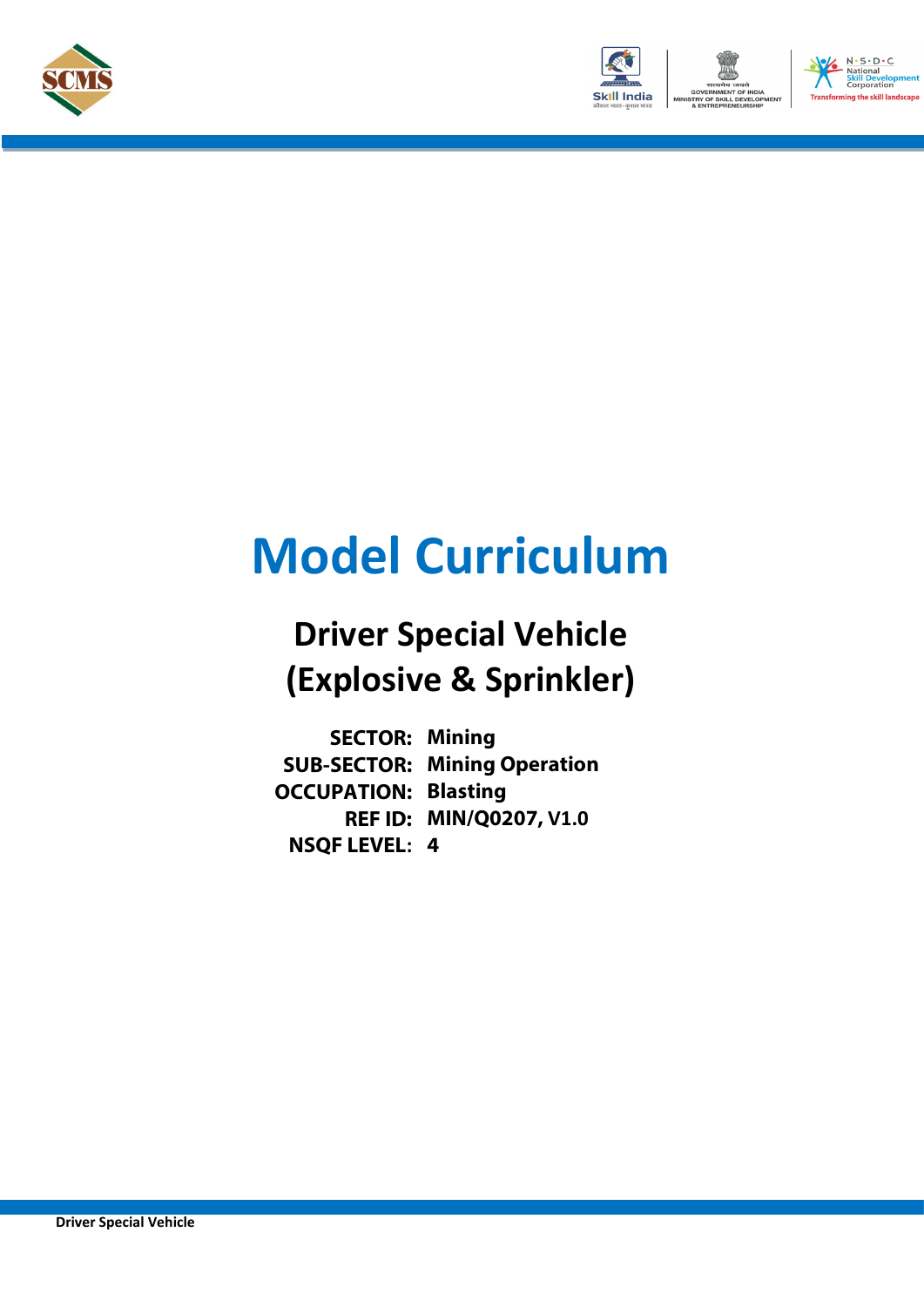



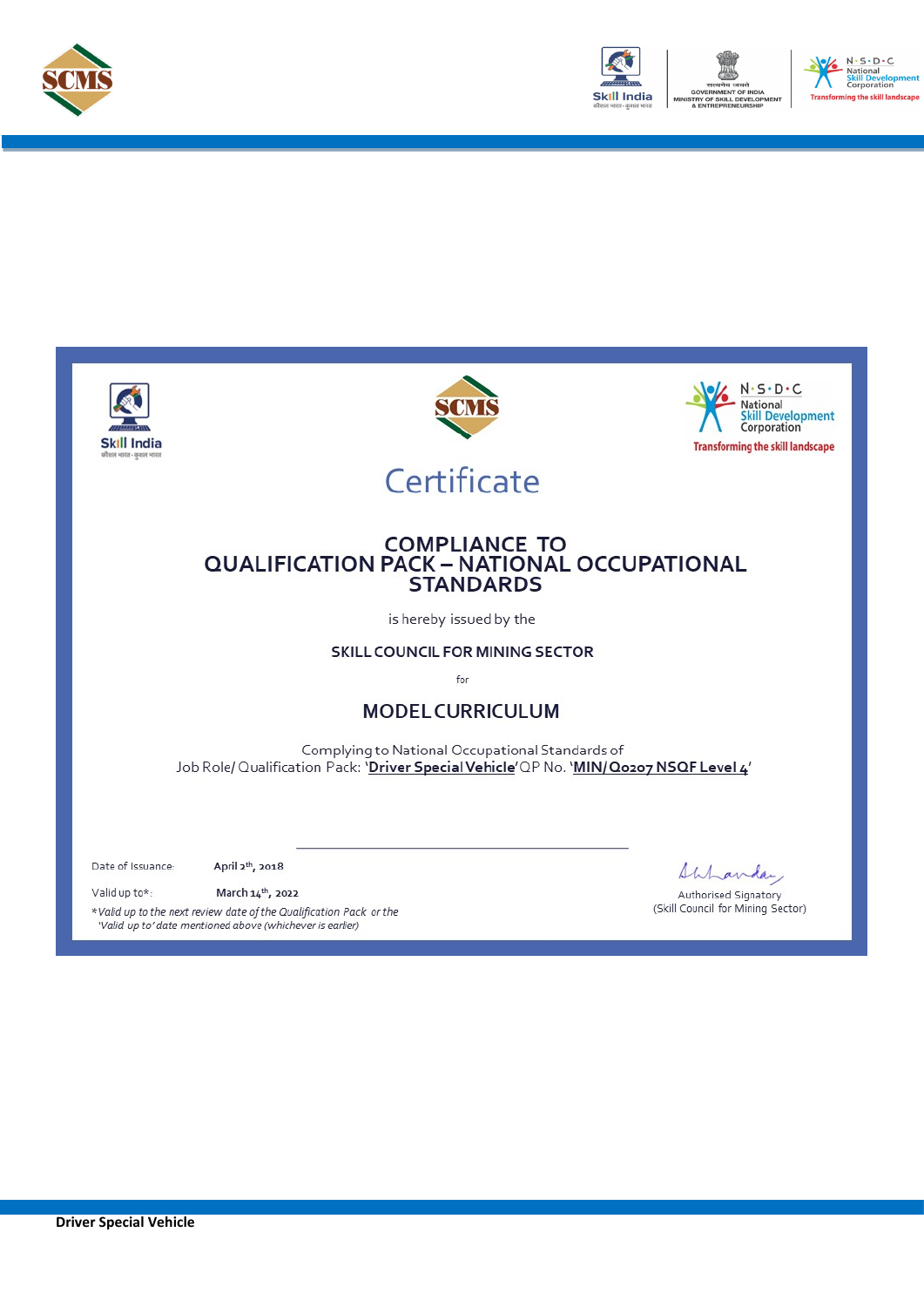



ent

### **TABLE OF CONTENTS**

| 1. Curriculum                           |     |
|-----------------------------------------|-----|
| <b>2. Trainer Prerequisites</b>         | 06. |
| <b>3. Annexure: Assessment Criteria</b> |     |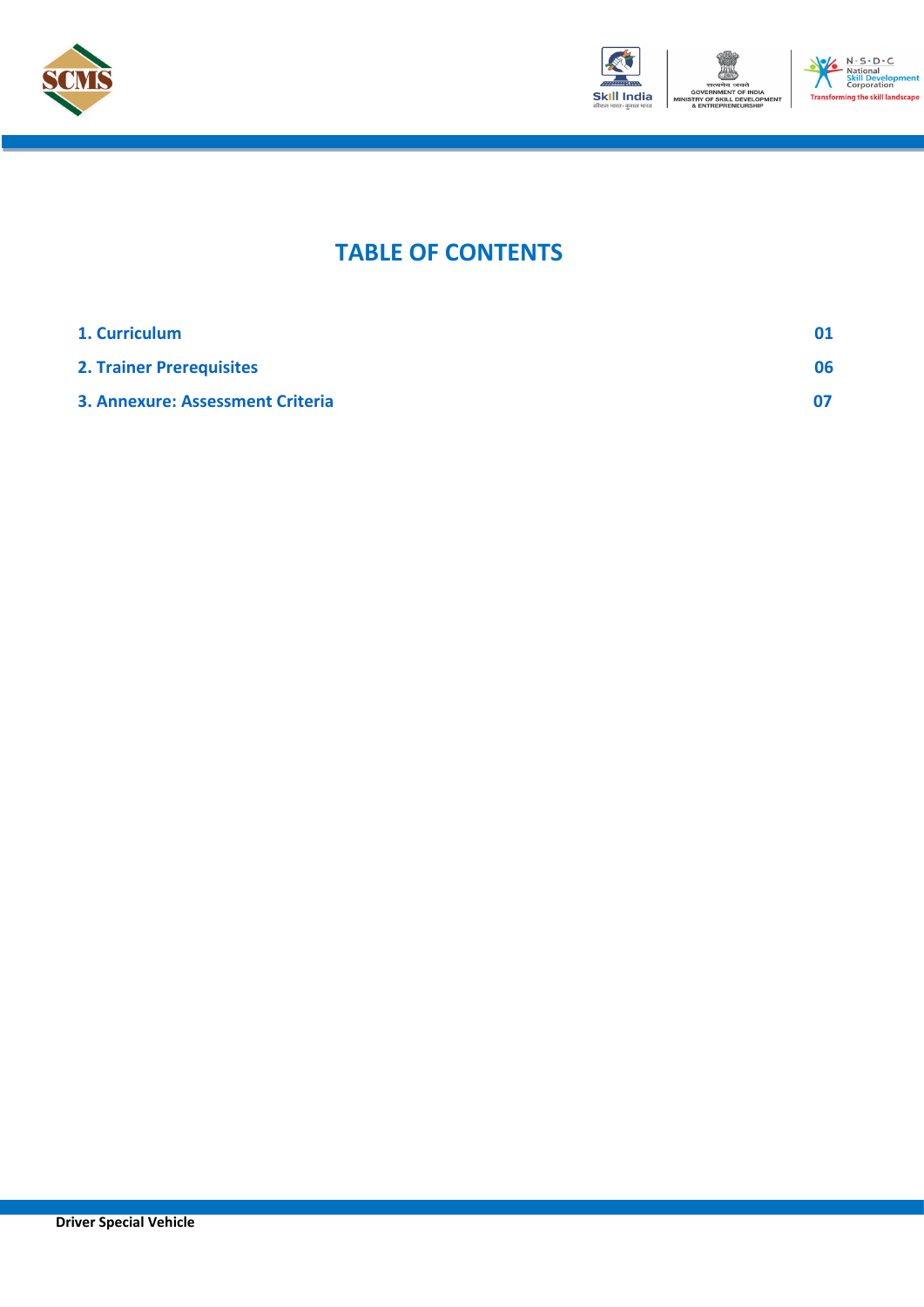



## <span id="page-3-0"></span>**Driver Special Vehicle**

#### **CURRICULUM/SYLLABUS**

This program is aimed at training candidates for the job of a "Driver Special Vehicle", in the "Mining & Allied" Sector/Industry and aims at building the following key competencies amongst the learner.

| <b>Program Name</b>                                   | <b>Driver Special Vehicle</b>                                                                                                                   |                                                                                                                                                                                                                                                                                                                                                                                           |            |
|-------------------------------------------------------|-------------------------------------------------------------------------------------------------------------------------------------------------|-------------------------------------------------------------------------------------------------------------------------------------------------------------------------------------------------------------------------------------------------------------------------------------------------------------------------------------------------------------------------------------------|------------|
| <b>Qualification Pack Name &amp;</b><br>Reference ID. | MIN/Q0207                                                                                                                                       |                                                                                                                                                                                                                                                                                                                                                                                           |            |
| <b>Version No.</b>                                    | 1.0                                                                                                                                             | Version update date                                                                                                                                                                                                                                                                                                                                                                       | 16/01/2022 |
| <b>Pre-requisites to Training</b>                     | Class X                                                                                                                                         |                                                                                                                                                                                                                                                                                                                                                                                           |            |
| <b>Training Outcomes</b>                              | $\bullet$<br>Start and drive the vehicle safely.<br>٠<br>Park the vehicle in a safe manner.<br>$\bullet$<br>$\bullet$<br>$\bullet$<br>$\bullet$ | After completing this programme, participants will be able to:<br>Conduct pre-operation checks to ensure the vehicle is ready and safe to use.<br>Report of problem/incidents and fill up daily reports.<br>Conduct preventive maintenance and do basic diagnostics and Troubleshooting<br>of vehicle in accordance with company procedures.<br>Comply with health & safety requirements. |            |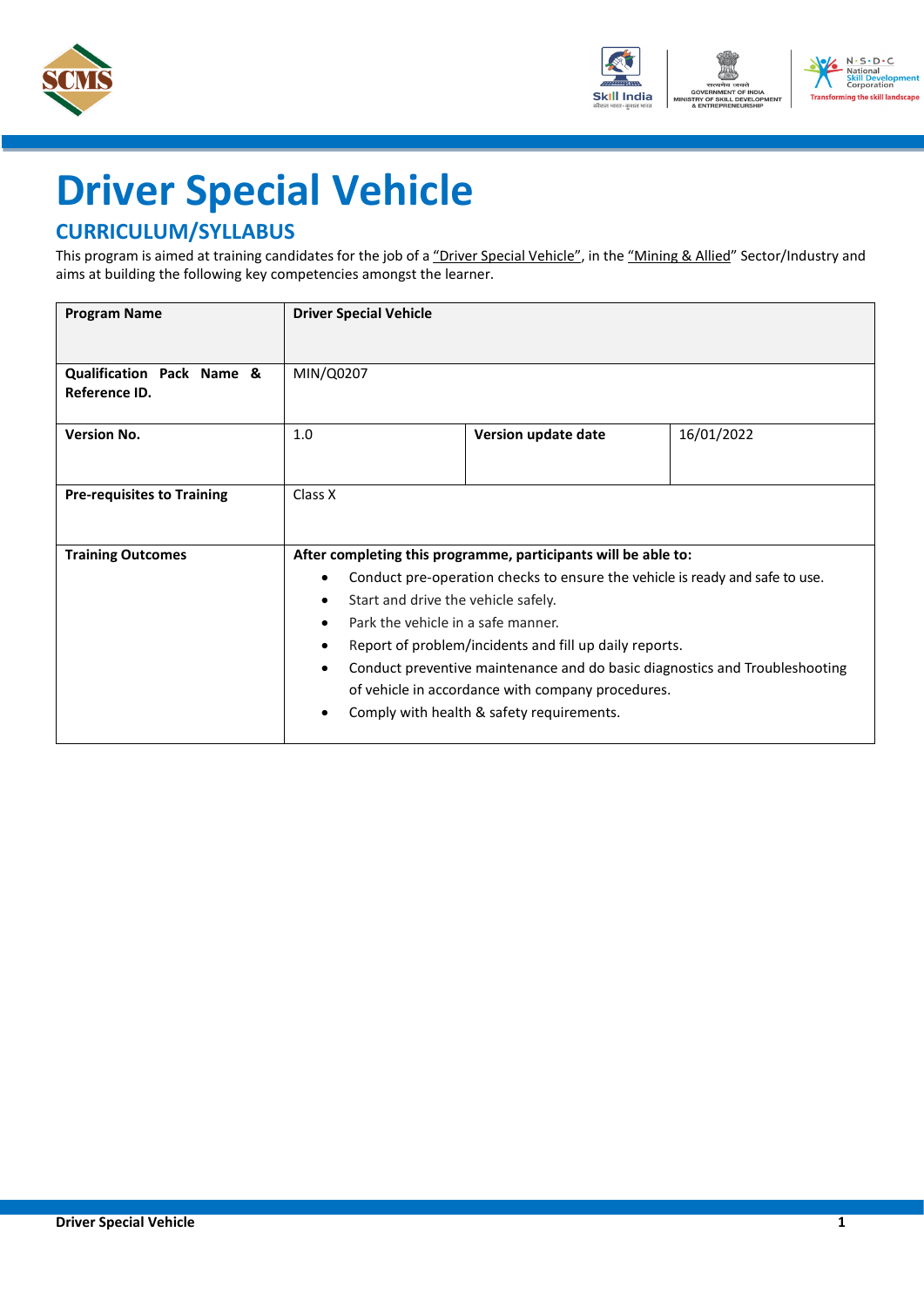



This course encompasses 4 out of 4 National Occupational Standards (NOS) of "Driver Special Vehicle" Qualification Pack issued by "Skill Council for Mining Sector".

| Sr.<br>No.     | <b>Module</b>                                                                                                                                                                                   | <b>Key Learning Outcomes</b>                                                                                                                                                                                                                                                                                                                                                                                                                                                                                                                                                                                                                                                                                                                                                                                                                                                                                                                                                                                                                                                                                                                                                                                                                                                                                                                                                                                                                                                                                                                      | <b>Equipment</b><br><b>Required</b>                      |
|----------------|-------------------------------------------------------------------------------------------------------------------------------------------------------------------------------------------------|---------------------------------------------------------------------------------------------------------------------------------------------------------------------------------------------------------------------------------------------------------------------------------------------------------------------------------------------------------------------------------------------------------------------------------------------------------------------------------------------------------------------------------------------------------------------------------------------------------------------------------------------------------------------------------------------------------------------------------------------------------------------------------------------------------------------------------------------------------------------------------------------------------------------------------------------------------------------------------------------------------------------------------------------------------------------------------------------------------------------------------------------------------------------------------------------------------------------------------------------------------------------------------------------------------------------------------------------------------------------------------------------------------------------------------------------------------------------------------------------------------------------------------------------------|----------------------------------------------------------|
| $\mathbf{1}$   | <b>Introduction</b><br><b>Theory Duration</b><br>(hh:mm)<br>45:00<br><b>Practical Duration</b><br>(hh:mm)<br>18:00<br><b>Corresponding NOS</b><br><b>Code</b><br><b>Bridge Module</b>           | Describe the general discipline in the class room (Do's<br>$\bullet$<br>& Don'ts)<br>Explain the role of Driver Special Vehicle in mining<br>$\bullet$<br>industry<br>Report benching in quarries, dressing of overhangs,<br>$\bullet$<br>undercuts, fencing, first aid and hygiene<br>Illustrate the standing orders in force at the mine.<br>$\bullet$<br>Practice safety in the vicinity of machinery.<br>$\bullet$<br>Characterize the shot-firing and safety regulations.<br>$\bullet$<br>Apply the basic skills of communication<br>Underline the basic reading capabilities to enable<br>$\bullet$<br>reading of signs, notices and/or cautions at site.                                                                                                                                                                                                                                                                                                                                                                                                                                                                                                                                                                                                                                                                                                                                                                                                                                                                                   | Computer With<br>Internet, LCD<br>Projector              |
| $\overline{2}$ | <b>Prepare vehicle and</b><br>perform vehicle<br>operation<br>(hh:mm)<br>50:00<br><b>Practical Duration</b><br>(hh:mm)<br>208:00<br><b>Corresponding NOS</b><br><b>Code</b><br><b>MIN/N0232</b> | Describe the vehicle features, such as any visible fluid<br>$\bullet$<br>leaks (oil, fuel, coolant), air pressure and treads of all<br>wheels, oil levels of engine, transmission, radiator<br>coolant and brake etc.<br>Examine and clean the windshield and mirrors for<br>$\bullet$<br>safe driving.<br>Check proper signage / panels affixed to the van side<br>$\bullet$<br>panels as per required specifications.<br>Examine availability of fire extinguishers for explosive<br>$\bullet$<br>van (CO2 & CCL4).<br>Justify that explosive van is fitted with earthing strap<br>$\bullet$<br>to take away static electricity.<br>Examine the sprinkler pumps and pipes are<br>$\bullet$<br>functioning properly and the tanks are full (if<br>prefilled).<br>Look out for people working and hazards such as<br>$\bullet$<br>trenches and cables<br>Justify vehicle load and operating speed is within<br>$\bullet$<br>limits specified by OEM / manager mines.<br>Examine all requisite safeguards for driving an<br>explosive van, e.g. drive loaded van at 20km/hr.<br>(max)in mines, not to fuel or re-fuel loaded van, not<br>to allow any unauthorized person in van and not to<br>leave the van unattended.<br>Perform in-operation visual checks on critical gauges<br>and maintain safe following distance, lane driving and<br>lane changing etiquette.<br>Operate vehicle slow and stop and secure at a suitable<br>location in a safe manner.<br>Utilize the ability to reverse the vehicle in straight line<br>and to one side. | Slide wrench,<br>Spanner Set, Any<br><b>HEMM</b> vehicle |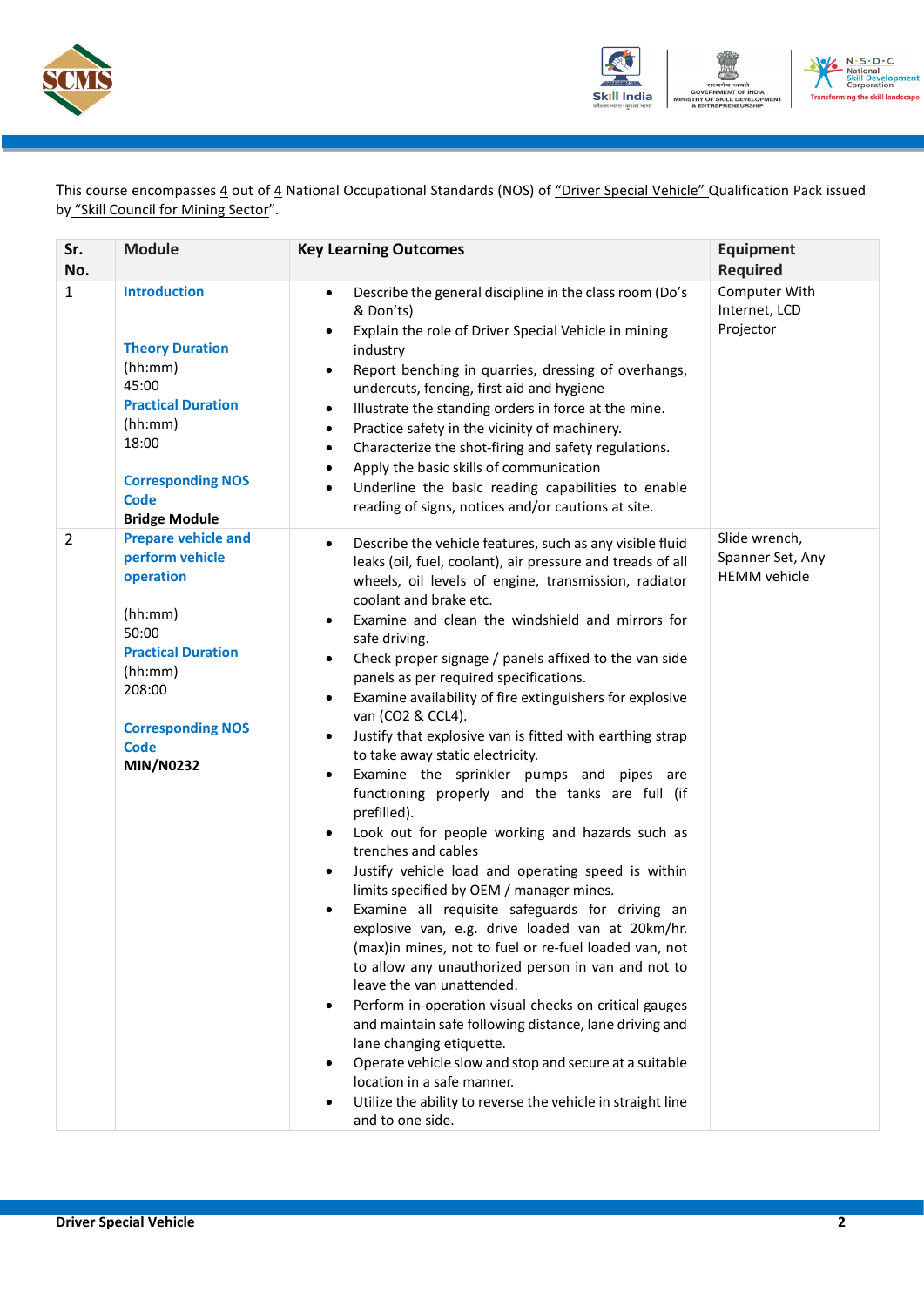





|   |                                                                                                                                                                                                                                 | Justify that vehicle is always parked on firm, level<br>ground; with handbrake applied and drive and<br>controls disengaged.<br>Inspect that parking loaded explosive van not in<br>$\bullet$<br>crowded place.<br>Perform responsibility in case any urgent break down.<br>Report problems/incidents in a timely manner and<br>$\bullet$<br>accurately using the appropriate format.<br>Follow reporting procedures as prescribed by the<br>employer.<br>Comply all documentation within stipulated time. and<br>$\bullet$<br>ensure documents are available to appropriate<br>authorities to inspect                                                                                                                                                                                                                                                                                                                                                                                                                                                                                                                                                                                 |                                                          |
|---|---------------------------------------------------------------------------------------------------------------------------------------------------------------------------------------------------------------------------------|----------------------------------------------------------------------------------------------------------------------------------------------------------------------------------------------------------------------------------------------------------------------------------------------------------------------------------------------------------------------------------------------------------------------------------------------------------------------------------------------------------------------------------------------------------------------------------------------------------------------------------------------------------------------------------------------------------------------------------------------------------------------------------------------------------------------------------------------------------------------------------------------------------------------------------------------------------------------------------------------------------------------------------------------------------------------------------------------------------------------------------------------------------------------------------------|----------------------------------------------------------|
| 3 | <b>Deliver bulk</b><br>explosives to the blast<br><b>location</b><br><b>Theory Duration</b><br>(hh:mm)<br>18:00<br><b>Practical Duration</b><br>(hh:mm)<br>45:00<br><b>Corresponding NOS</b><br><b>Code</b><br><b>MIN/N0233</b> | Select location of and route to blast area as<br>$\bullet$<br>appropriate.<br>Identify the potential hazards to transportation and<br>$\bullet$<br>confirm that the loading position, including edge<br>protection are safe and appropriate.<br>Review the site procedures for reporting and meet<br>$\bullet$<br>the specific site requirements for identification,<br>registration and induction of contractors/visitors<br>List and locate the site personnel with responsibility<br>for oneself and the blast.<br>Justify delivery shall only be made to authorized<br>$\bullet$<br>persons and into approved magazines or approved<br>temporary storage or handling areas.<br>Justify that vehicle is safely driven and positioned at<br>$\bullet$<br>agreed optimum loading point/s according to<br>operational procedures, site rules and loading<br>requirements.<br>Perform delivery the quantities and qualities of<br>$\bullet$<br>material/s as communicated by instruction of blasting<br>in-charge.<br>Justify that the vehicle is safely driven to blast<br>location in compliance with organisational and site<br>procedures and DGMS guidelines in permission letter. | Slide wrench,<br>Spanner Set, Any<br><b>HEMM</b> vehicle |
| 4 | <b>Perform basic</b><br>maintenance on<br>vehicle:<br><b>Theory Duration</b><br>(hh:mm)<br>18:00<br><b>Practical Duration</b><br>(hh:mm)<br>45:00                                                                               | Assess the right service schedule by tracking vehicle<br>$\bullet$<br>operating hours.<br>Perform cleaning air filter dust bowls, drain water<br>$\bullet$<br>and sediment /fuel separators, replenish coolants,<br>lubricants and fluids,<br>Perform grease all greasing pins and pivot points,<br>$\bullet$<br>check tyre rims, air pressure etc.<br>Justify that footplates, pedals and steps free from<br>$\bullet$<br>mud, dirt, ice and snow to prevent from slips.<br>Inspect battery levels and condition of the terminals<br>$\bullet$<br>and carry out minor adjustments if required.<br>legibly<br>complete<br>timely<br>and<br>daily/weekly<br>$\bullet$<br>maintenance/defect sheets as provided.                                                                                                                                                                                                                                                                                                                                                                                                                                                                         | Slide wrench,<br>Spanner Set, Any<br><b>HEMM</b> vehicle |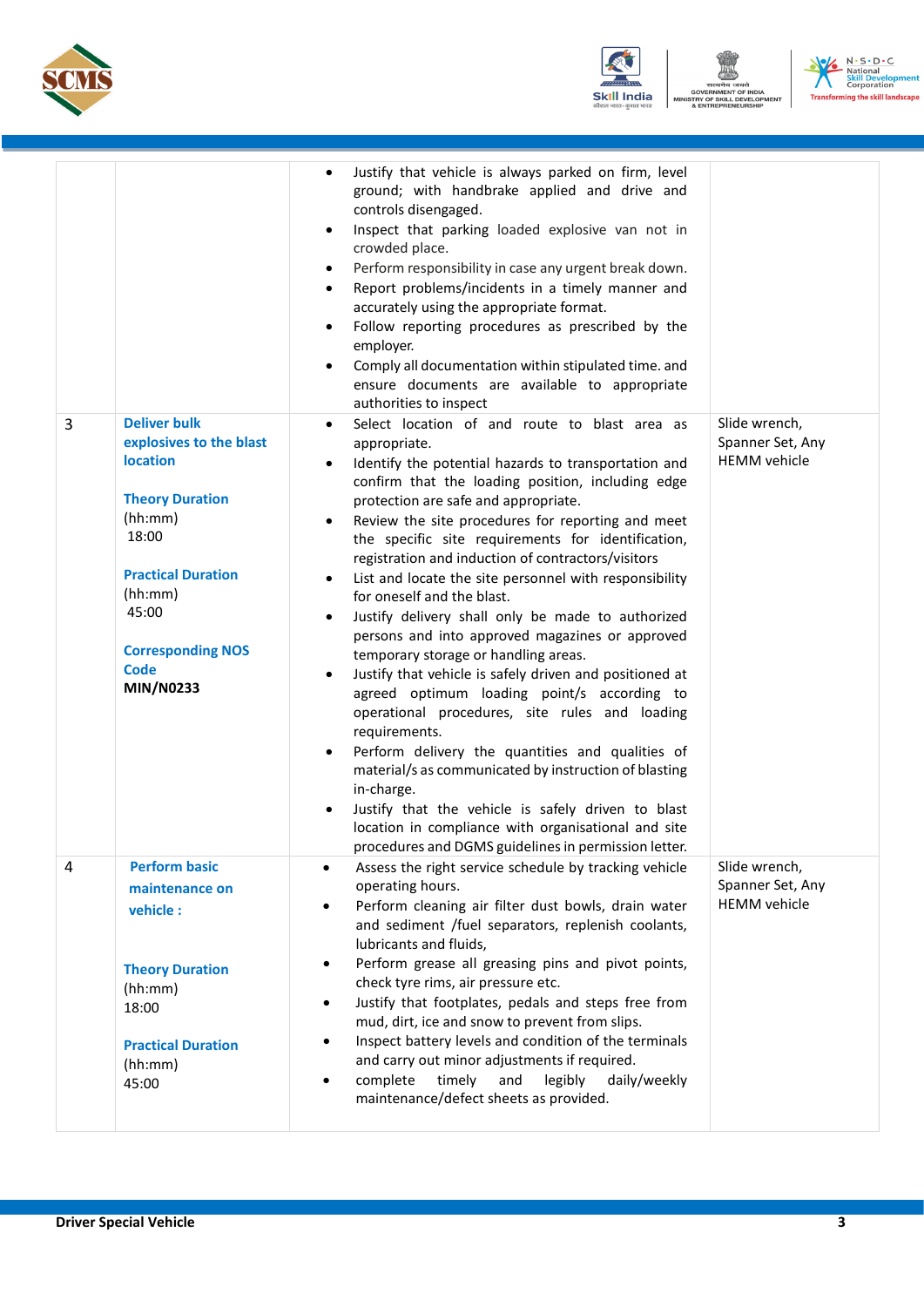





|   | <b>Corresponding NOS</b><br><b>Code</b><br><b>MIN/N0234</b>                                                                                                                            | Perform cleaning the sprinkler pumps, piping and<br>$\bullet$<br>spray systems.<br>Justify an explosive van thoroughly within 24 hours<br>$\bullet$<br>before loading of explosives.<br>Inspect that fire extinguishers (e.g. one each of co2<br>$\bullet$<br>and ccl4) are within expiry period and functioning.<br>Examine the parking brake and indicators are used to<br>$\bullet$<br>prevent any accident<br>Justify the machine is on firm and level ground before<br>٠<br>attempting to any checking.<br>Justify that no maintenance task on the engine is<br>٠<br>performed when running or still hot.<br>Identify out-of-range readings on the instrument<br>$\bullet$<br>panel and various control gauges to detect possible<br>cause of failure.<br>Report the problem to suitably qualified and<br>$\bullet$<br>competent personnel when the problem is beyond<br>his competence. |                                                                                                |
|---|----------------------------------------------------------------------------------------------------------------------------------------------------------------------------------------|-----------------------------------------------------------------------------------------------------------------------------------------------------------------------------------------------------------------------------------------------------------------------------------------------------------------------------------------------------------------------------------------------------------------------------------------------------------------------------------------------------------------------------------------------------------------------------------------------------------------------------------------------------------------------------------------------------------------------------------------------------------------------------------------------------------------------------------------------------------------------------------------------|------------------------------------------------------------------------------------------------|
| 5 | <b>Adhere to health &amp;</b><br>safety and MVTR<br>requirements in OC<br><b>Mines:</b><br><b>Theory Duration</b><br>(hh:mm)<br>45:00<br><b>Practical Duration</b><br>(hh:mm)<br>18:00 | Comply with safety, health, security and environment<br>$\bullet$<br>related regulations / guidelines at the mine.<br>Apply the Safe Operation Procedure (SOP) made<br>$\bullet$<br>before hand in consultation with the DGMS and<br>implement the same.<br>Use PPE (personal protective equipment) such as,<br>$\bullet$<br>hand gloves, helmet, safety shoes, dust mask, ear<br>plug, reflective jackets, safety goggles, etc.<br>Carry out operations as per the manufacturer's and<br>$\bullet$<br>worksite related health and safety guidelines and take<br>requisite care not to damage any power, utility and<br>pneumatic lines and protect self and machinery from<br>unwarranted exposure.<br>Use safety measures in the OC mining or outdoor<br>$\bullet$<br>environment for the health and safety of self or                                                                      | Fire Extinguisher<br>Cylinders, First Aid<br>Box, Fire Fighting<br>Charts, First Aid<br>Charts |
|   | <b>Corresponding NOS</b><br>Code<br><b>MIN/N0902</b>                                                                                                                                   | others (including members of the public).<br>Justify that no unauthorized personnel or equipment<br>$\bullet$<br>are present in specified work area.<br>Inspect that no other operators travel on or stand<br>٠<br>near the vehicle.<br>Utilize judiciously various signalling devices available<br>$\bullet$<br>in the mining equipment and HEMMs, such as turn<br>signal, parking indicator, air horn etc.<br>Justify that HEMM or other such transportation and<br>$\bullet$<br>moving machinery are always parked on firm, level<br>ground; with handbrake applied and drive and<br>controls disengaged.<br>Undertake all prescribed measures while camping in<br>$\bullet$<br>a remote site or camp, including compliance to safety<br>procedures in case of inundation, fire hazard, gas<br>occurrence etc.                                                                             |                                                                                                |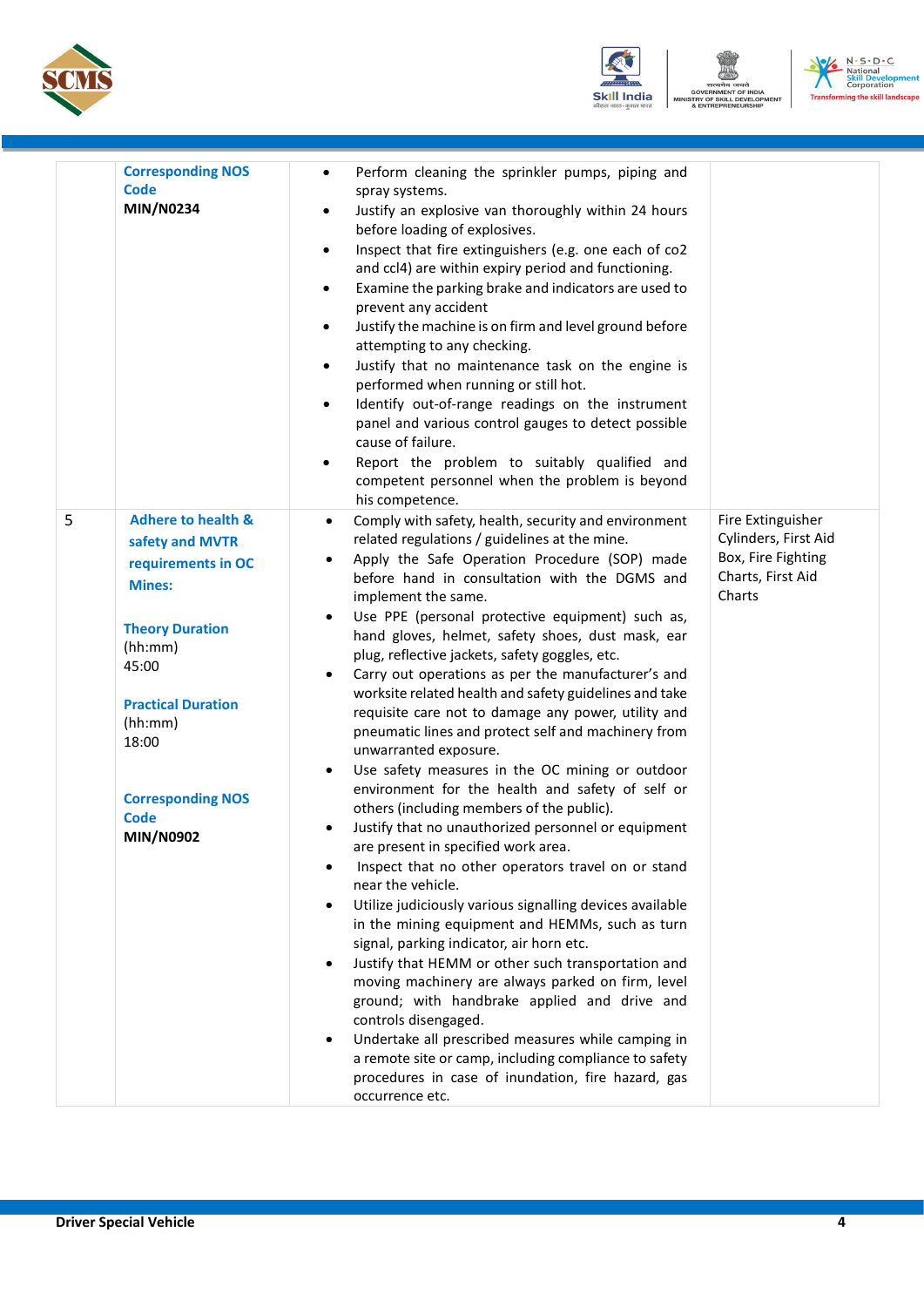



|                        | Support in administering first aid and resuscitation<br>measures to fellow team members.<br>Operate various grades of fire extinguishers, as<br>applicable.<br>Organize handling the transport, storage and disposal<br>of hazardous materials and waste in compliance with<br>worksite<br>and environmental<br>health, safety<br>guidelines.<br>Apply safety regulations and procedures with regard<br>to worksite hazards and risks.<br>Deal with misfires as per laid out process and during<br>blasting operation, take shelter at the miner's station.<br>Respond promptly and appropriately to an accident/<br>incident or emergency situation, within limits of the<br>role and responsibility. |  |
|------------------------|--------------------------------------------------------------------------------------------------------------------------------------------------------------------------------------------------------------------------------------------------------------------------------------------------------------------------------------------------------------------------------------------------------------------------------------------------------------------------------------------------------------------------------------------------------------------------------------------------------------------------------------------------------------------------------------------------------|--|
| <b>Total Duration</b>  | <b>Unique Equipment Required:</b>                                                                                                                                                                                                                                                                                                                                                                                                                                                                                                                                                                                                                                                                      |  |
| <b>Theory Duration</b> | Computer With Internet, Helmet, Goggles, Dust Mask, Ear Plug, Gloves, Reflective Jacket,                                                                                                                                                                                                                                                                                                                                                                                                                                                                                                                                                                                                               |  |
| 176:00                 | Safety Belt, Gum Boots/ Safety shoes, Explosive Van                                                                                                                                                                                                                                                                                                                                                                                                                                                                                                                                                                                                                                                    |  |
| <b>Practical</b>       |                                                                                                                                                                                                                                                                                                                                                                                                                                                                                                                                                                                                                                                                                                        |  |
| Duration 334:00        |                                                                                                                                                                                                                                                                                                                                                                                                                                                                                                                                                                                                                                                                                                        |  |

Grand Total Course Duration: 510 Hours, 0 Minutes (This syllabus/ curriculum has been approved by SSC: Skill Council for Mining Sector)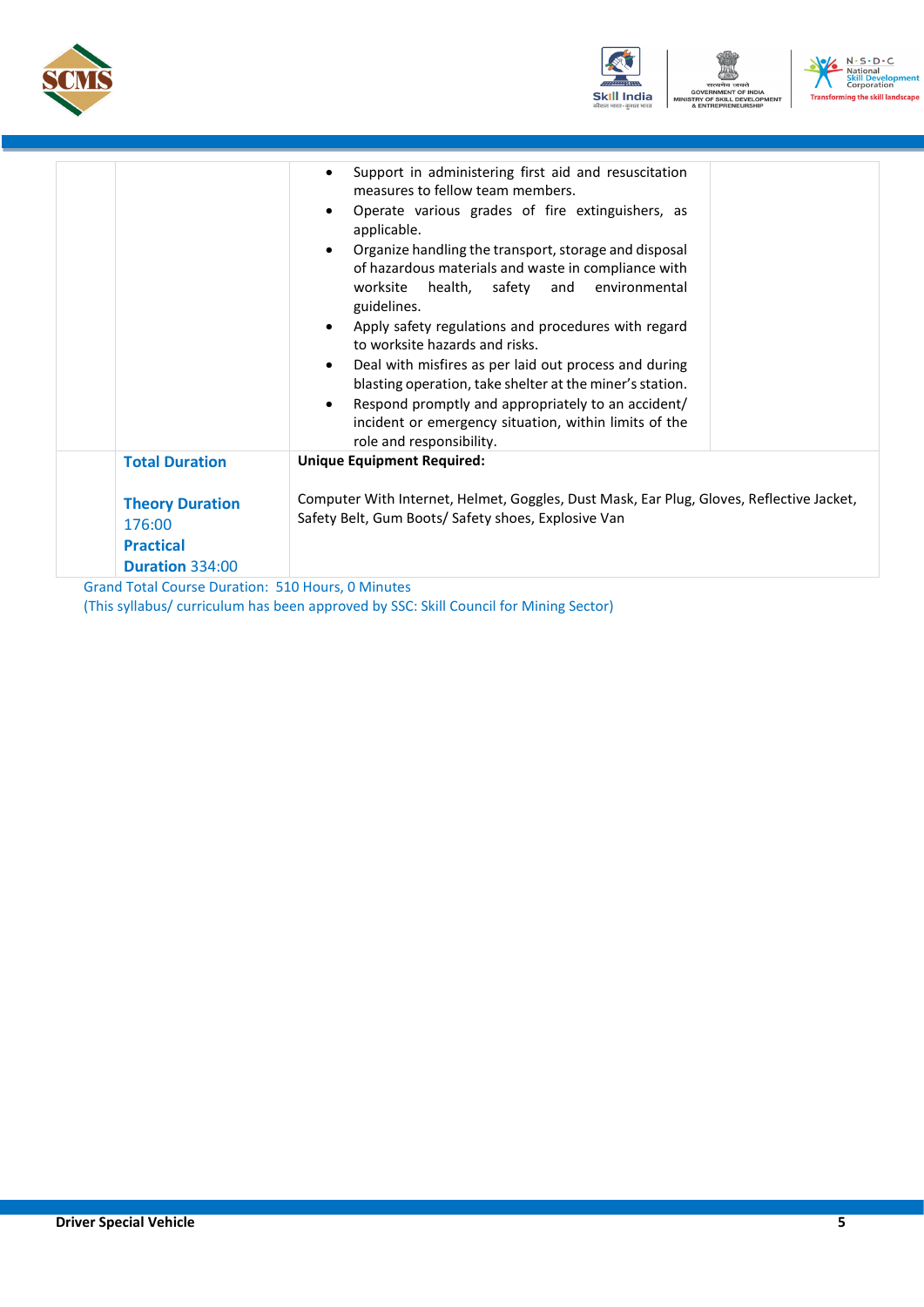



### <span id="page-8-0"></span>**Trainer Prerequisites for Job role: "Driver Special Vehicle" mapped to Qualification Pack: "MIN/Q0207"**

| Sr.<br><b>No</b><br>$\bullet$ | Area                                                          | <b>Details</b>                                                                                                                                                                                                                                         |
|-------------------------------|---------------------------------------------------------------|--------------------------------------------------------------------------------------------------------------------------------------------------------------------------------------------------------------------------------------------------------|
| $\mathbf{1}$                  | <b>Description</b>                                            | To deliver accredited training service, mapping to the curriculum detailed above, in accordance<br>with the Qualification Pack "MIN/Q0207".                                                                                                            |
| $\overline{2}$                | Personal<br><b>Attributes</b>                                 | This job requires sensitivity to problem solving, safety orientation, reading, writing and<br>communication skills and good agility. The person should be of good physical condition with<br>good vision and must pass through periodic medical tests. |
| 3                             | <b>Minimum</b><br><b>Educational</b><br><b>Qualifications</b> | Class X/ITI or<br>Diploma in Mining/ Mechanical or<br>B-Tech in Mining/ Mechanical                                                                                                                                                                     |
| 4a                            | <b>Domain</b><br><b>Certification</b>                         | Certified for Job Role: "Driver Special Vehicle" mapped to QP: "MIN/Q0207, v1.0". Minimum<br>accepted score is 80%                                                                                                                                     |
| 4b                            | <b>Platform</b><br><b>Certification</b>                       | Recommended that the Trainer is certified for the Job Role: "Trainer", mapped to the<br>Qualification Pack: "MEP/Q0102". Minimum accepted score for platform certification will be<br>80%.                                                             |
| 5                             | <b>Experience</b>                                             | Class $X/$ ITI – 6 years<br>1.<br>Diploma in Mining/ Mechanical - 5 years<br>2.<br>B-Tech in Mining/ Mechanical – 4 years<br>3.                                                                                                                        |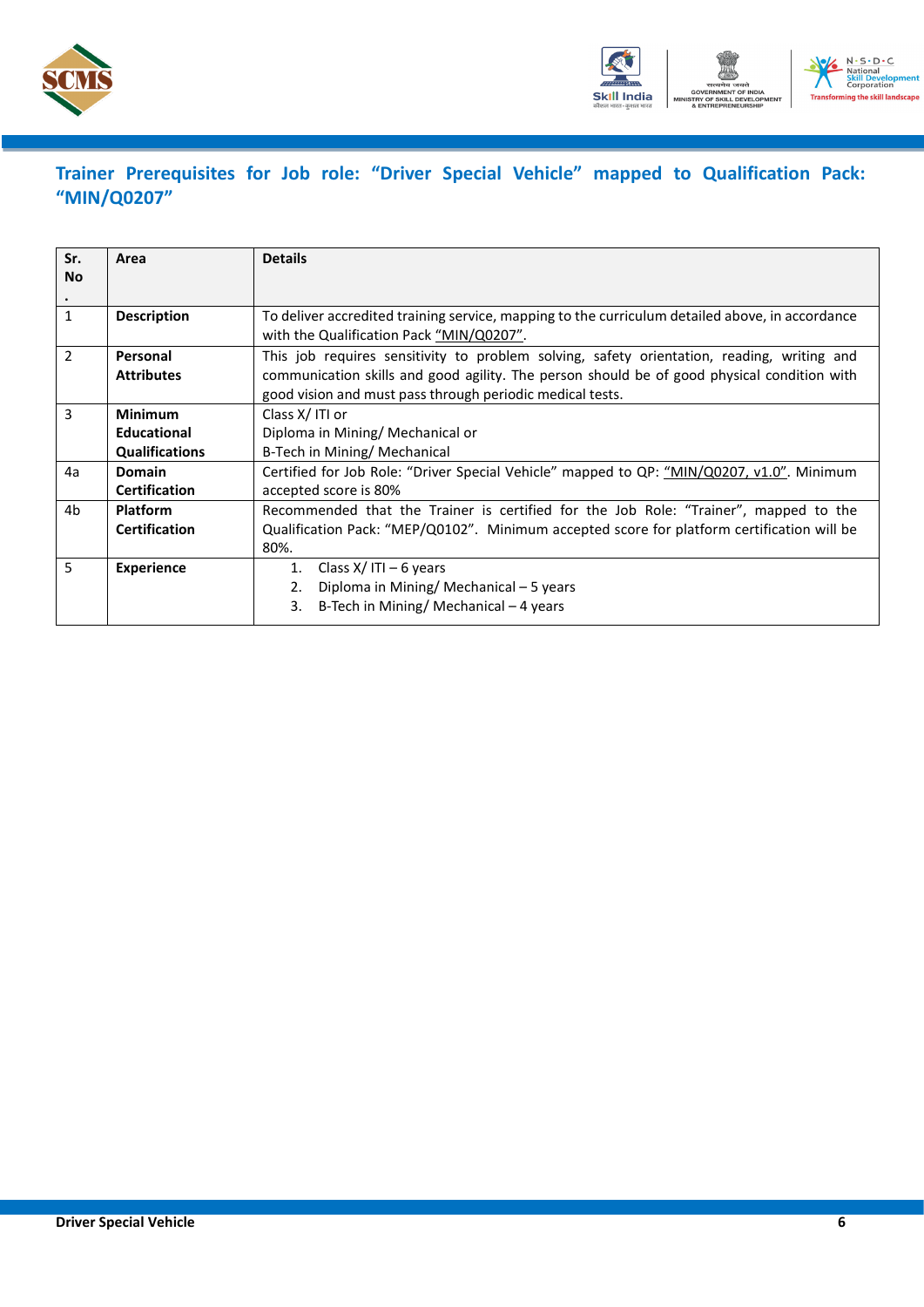



#### <span id="page-9-0"></span>**Annexure: Assessment Criteria**

| <b>Assessment Criteria for Driver Special Vehicle</b> |                                        |
|-------------------------------------------------------|----------------------------------------|
| <b>Job Role</b>                                       | <b>Driver Special Vehicle</b>          |
| <b>Qualification Pack</b>                             | <b>MIN/Q0207</b>                       |
| <b>Sector Skill Council</b>                           | <b>Skill Council for Mining Sector</b> |

| Sr.          | <b>Guidelines for Assessment</b>                                                                                           |
|--------------|----------------------------------------------------------------------------------------------------------------------------|
| No.          |                                                                                                                            |
| $\mathbf{1}$ | Criteria for assessment for each Qualification Pack will be created by the Sector Skill Council. Each Performance Criteria |
|              | (PC) will be assigned marks proportional to its importance in NOS. SSC will also lay down proportion of marks for.         |
| 2            | The assessment for the theory part will be based on knowledge bank of questions created by the SSC.                        |
| 3            | Assessment will be conducted for all compulsory NOS, and where applicable, on the selected elective/option NOS/set         |
|              | of NOS.                                                                                                                    |
| 4            | Individual assessment agencies will create unique evaluations for skill practical for every student at each                |
|              | examination/training Centre based on these criteria.                                                                       |
| 5            | Individual assessment agencies will create unique question papers for theory part for each candidate at each               |
|              | examination/training center (as per assessment criteria below).                                                            |
| 6            | To pass the Qualification Pack, every trainee should score a minimum of 70% of aggregate marks to successfully clear       |
|              | the assessment.                                                                                                            |
| 7.           | In case of <i>unsuccessful completion</i> , the trainee may seek reassessment on the Qualification Pack.                   |

|                                                                          | <b>Compulsory NOS</b>                                                                                                                                                                                                                                                                           |                              |                | <b>Marks Allocation</b> |                                   |
|--------------------------------------------------------------------------|-------------------------------------------------------------------------------------------------------------------------------------------------------------------------------------------------------------------------------------------------------------------------------------------------|------------------------------|----------------|-------------------------|-----------------------------------|
| <b>Total Marks: 100</b>                                                  |                                                                                                                                                                                                                                                                                                 |                              |                |                         |                                   |
| Assessment<br>outcomes                                                   | <b>Assessment Criteria for outcomes</b>                                                                                                                                                                                                                                                         | <b>Total</b><br><b>Marks</b> | Out Of         | <b>Theory</b>           | <b>Skills</b><br><b>Practical</b> |
| 1. MIN/N0232<br>(Prepare vehicle<br>and perform<br>vehicle<br>operation) | PC <sub>1</sub><br>Check the vehicle features, such as any<br>visible fluid leaks (oil, fuel, coolant), air pressure and<br>treads of all wheels, oil levels of engine,<br>transmission, radiator coolant and brake etc. and<br>check and clean the windshield and mirrors for safe<br>driving. |                              | $\overline{2}$ | 0                       | 2                                 |
|                                                                          | PC <sub>2</sub> .<br>Check proper signage / panels affixed to the<br>van side panels as per required specifications.                                                                                                                                                                            | 30                           | $\mathbf{1}$   | $\mathbf{1}$            | 0                                 |
|                                                                          | PC <sub>3</sub> .<br>check and ensure availability of at least 2 fire<br>extinguishers for explosive van(CO2 &CCL4).                                                                                                                                                                            |                              | 3              | 1                       | 2                                 |
|                                                                          | PC4.<br>check and ensure that explosive van is fitted<br>with earthing strap to take away static electricity.                                                                                                                                                                                   |                              | 2              | $\Omega$                | 2                                 |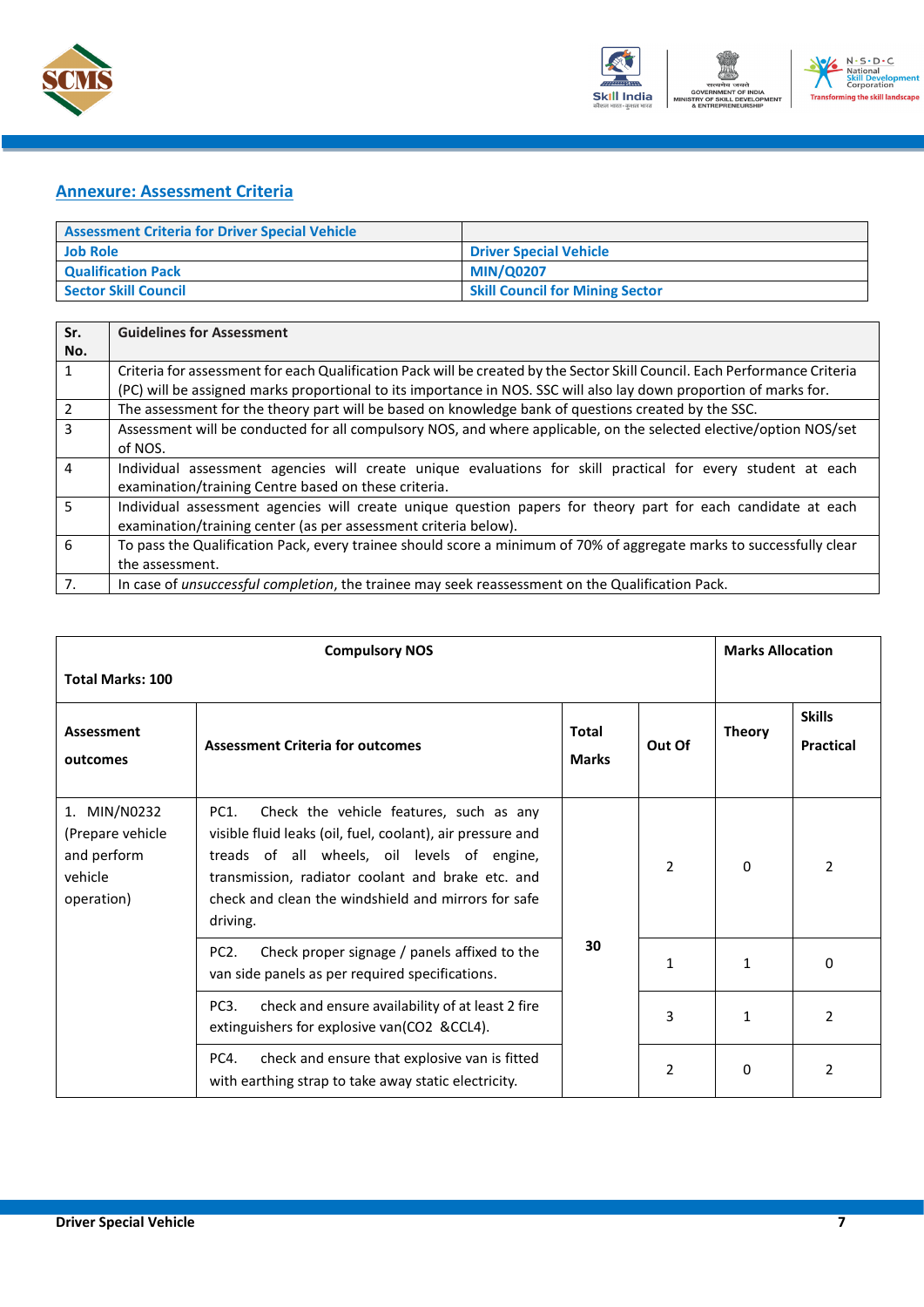





|                                                                          | PC5.<br>check the sprinkler pumps and pipes are<br>functioning properly and the tanks are full (if<br>prefilled).                                                                                                                                      |    | $\overline{2}$ | 1              | $\mathbf{1}$   |
|--------------------------------------------------------------------------|--------------------------------------------------------------------------------------------------------------------------------------------------------------------------------------------------------------------------------------------------------|----|----------------|----------------|----------------|
|                                                                          | PC6.<br>look out for people working and hazards<br>such as trenches and cables                                                                                                                                                                         |    | $\overline{2}$ | 0              | $\overline{2}$ |
|                                                                          | PC7.<br>ensure vehicle load and operating speed is<br>within limits specified by OEM / manager mines.                                                                                                                                                  |    | 3              | 0              | 3              |
|                                                                          | ensure all requisite safeguards for driving an<br>PC8.<br>explosive van, e.g. drive loaded van at 20km/hr. (<br>max)in mines, not to fuel or refuel loaded van, not<br>to allow any unauthorized person in van and not to<br>leave the van unattended. |    | $\overline{2}$ | 0              | $\overline{2}$ |
|                                                                          | PC9.<br>perform in-operation visual checks on critical<br>gauges and maintain safe following distance, lane<br>driving and lane changing etiquette,                                                                                                    |    | 2              | 0              | $\overline{2}$ |
|                                                                          | PC10. slow, stop and secure the vehicle at a<br>suitable location in a safe manner.                                                                                                                                                                    |    | 2              | 1              | 1              |
|                                                                          | PC11. demonstrate the ability to reverse the<br>vehicle in straight line and to one side.                                                                                                                                                              |    | $\overline{2}$ | 0              | $\overline{2}$ |
|                                                                          | PC12. ensure that vehicle is always parked on firm,<br>level ground; with handbrake applied and drive and<br>controls disengaged                                                                                                                       |    | $\overline{2}$ | 0              | $\overline{2}$ |
|                                                                          | PC13. avoid parking loaded explosive van in<br>crowded place. for any urgent break down, he would<br>not leave it unattended.                                                                                                                          |    | $\overline{2}$ | 1              | 1              |
|                                                                          | PC14. report problems/incidents in a timely<br>manner and accurately using the appropriate format.                                                                                                                                                     |    | $\mathbf{1}$   | 1              | 0              |
|                                                                          | PC15. follow reporting procedures as prescribed by<br>the employer, complete all documentation within<br>stipulated time. and ensure documents are available<br>to appropriate authorities to inspect                                                  |    | 2              | 1              | 1              |
|                                                                          | <b>Total</b>                                                                                                                                                                                                                                           |    | 30             | $\overline{7}$ | 23             |
| 2. MIN/N0233<br>(Deliver<br>bulk explosives<br>to the blast<br>location) | identify and confirm location of and route to<br>PC1.<br>blast area as appropriate, identify the potential<br>hazards to transportation and confirm that the<br>loading position, including edge protection are safe<br>and appropriate.               | 30 | 5              | 2              | 3              |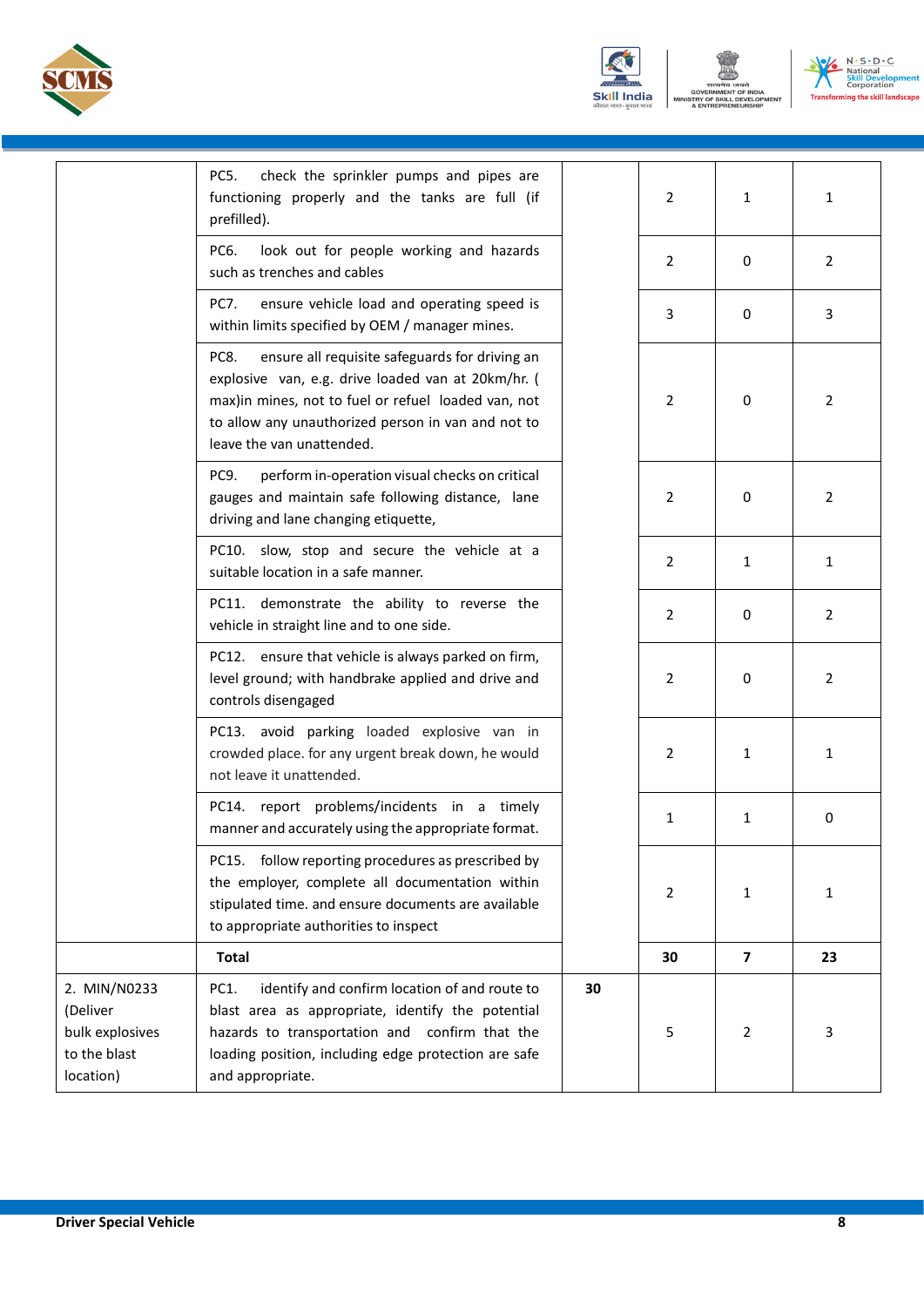





|                                   | PC <sub>2</sub> .<br>understand the site procedures for reporting<br>and meet the specific site requirements for<br>identification, registration and induction<br>of<br>contractors/visitors                                                          |    | 5            | 2              | 3            |
|-----------------------------------|-------------------------------------------------------------------------------------------------------------------------------------------------------------------------------------------------------------------------------------------------------|----|--------------|----------------|--------------|
|                                   | identify and locate the site personnel with<br>PC <sub>3</sub> .<br>responsibility for oneself and the blast. delivery shall<br>only be made to authorized persons and into<br>approved magazines or approved temporary storage<br>or handling areas. |    | 5            | 2              | 3            |
|                                   | ensure that vehicle is safely driven and<br>PC4.<br>positioned at agreed optimum loading point/s<br>according to operational procedures, site rules and<br>loading requirements.                                                                      |    | 5            | 2              | 3            |
|                                   | deliver the quantities and qualities of<br>PC5.<br>material/s as communicated by instruction of<br>blasting in-charge.                                                                                                                                |    | 5            | $\overline{2}$ | 3            |
|                                   | PC6.<br>ensure that the vehicle is safely driven to<br>blast location in compliance with organisational and<br>site procedures and DGMS guidelines in permission<br>letter.                                                                           |    | 5            | 2              | 3            |
|                                   |                                                                                                                                                                                                                                                       |    |              |                |              |
|                                   | <b>Total</b>                                                                                                                                                                                                                                          |    | 30           | 12             | 18           |
| MIN/N0234<br>В.<br>(Perform basic | PC1.<br>track vehicle operating hours to assess the<br>right service schedule.                                                                                                                                                                        |    | 1            | 0              | 1            |
| maintenance<br>on Vehicle)        | clean air filter dust bowls, drain water and<br>PC <sub>2</sub> .<br>sediment /fuel separators, replenish coolants,<br>lubricants and fluids, grease all greasing pins and<br>pivot points, check tyre rims, air pressure etc.                        |    | 1            | 0              | 1            |
|                                   | PC3.<br>clean footplates, pedals and steps free from<br>mud, dirt, ice and snow                                                                                                                                                                       | 15 | 1            | 0              | 1            |
|                                   | check battery levels and condition of the<br>PC4.<br>terminals and carry out minor adjustments if<br>required.                                                                                                                                        |    | 1            | 0              | 1            |
|                                   | complete timely and legibly daily/weekly<br>PC5.<br>maintenance/defect sheets as provided.                                                                                                                                                            |    | $\mathbf{1}$ | 0              | $\mathbf{1}$ |
|                                   | check and clean the sprinkler pumps, piping<br>PC6.<br>and spray systems.                                                                                                                                                                             |    | 1            | 0              | 1            |
|                                   | check an explosive van thoroughly within 24<br><b>PC7.</b><br>hours before loading of explosives.                                                                                                                                                     |    | 1            | 0              | 1            |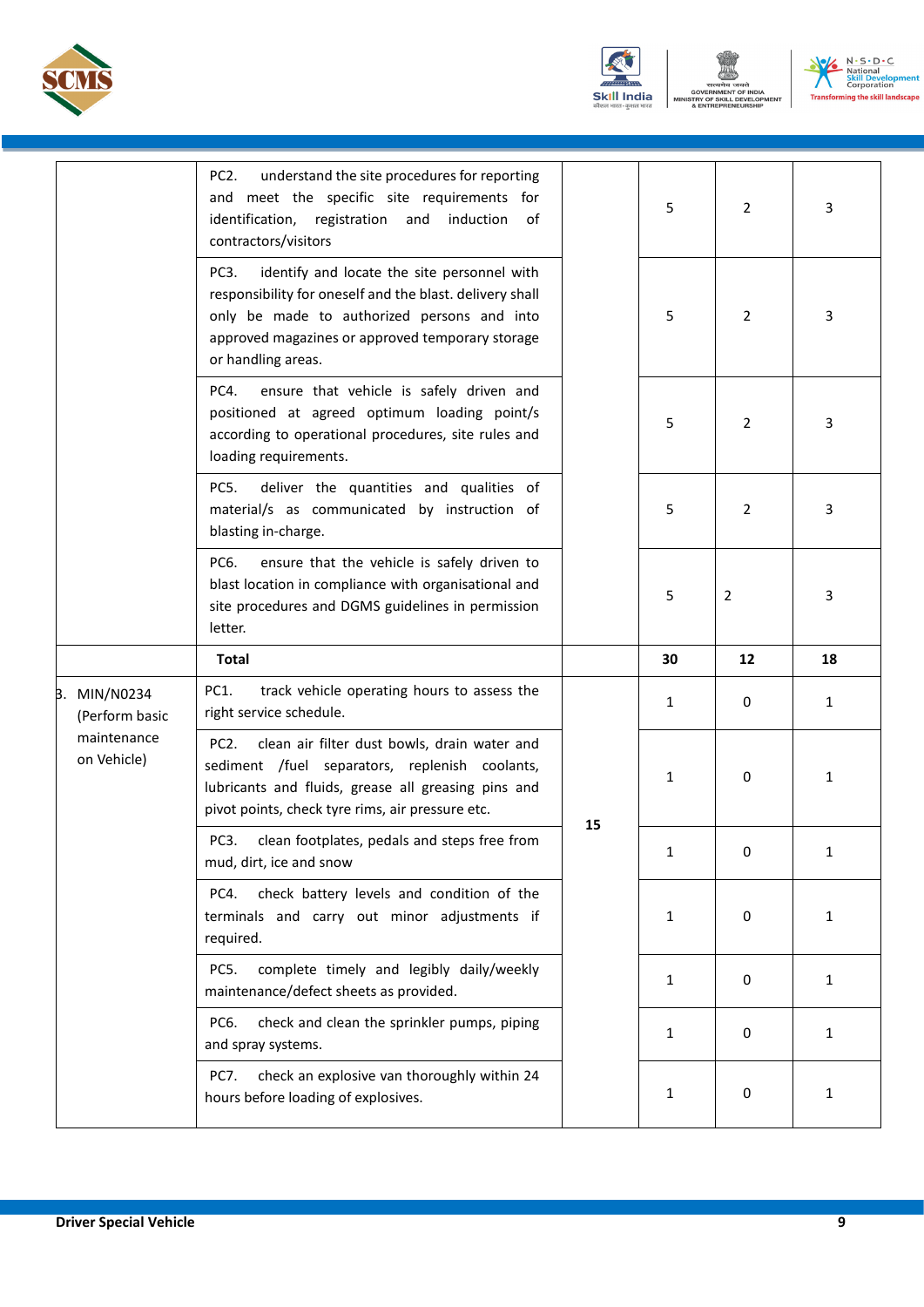





|                                                                                                                 | PC8.<br>check and ensure that fire extinguishers (e.g.<br>one each of co2 and ccl4) are within expiry period and<br>functioning.                                                                                                                                                           |    | $\mathbf{1}$   | 0 | $\mathbf{1}$ |
|-----------------------------------------------------------------------------------------------------------------|--------------------------------------------------------------------------------------------------------------------------------------------------------------------------------------------------------------------------------------------------------------------------------------------|----|----------------|---|--------------|
|                                                                                                                 | ensure the parking brake and indicators are<br>PC9.<br>used to prevent any accident                                                                                                                                                                                                        |    | 2              | 1 | 1            |
|                                                                                                                 | PC10. ensure the machine is on firm and level<br>ground before attempting to carry out any checking<br>and ensure that no maintenance task on the engine is<br>performed when running or still hot.                                                                                        |    | 2              | 1 | 1            |
|                                                                                                                 | PC11. check and identify out-of-range readings on<br>the instrument panel and various control gauges to<br>detect possible cause of failure.                                                                                                                                               |    | $\mathbf{1}$   | 0 | $\mathbf{1}$ |
|                                                                                                                 | assess when the problem is beyond his<br>PC12.<br>competence and report the problem to suitably<br>qualified and competent personnel                                                                                                                                                       |    | $\overline{2}$ | 1 | $\mathbf{1}$ |
|                                                                                                                 | <b>Total</b>                                                                                                                                                                                                                                                                               |    | 15             | 3 | 12           |
| MIN/N0902<br>4.<br>(Adhere<br>to<br>health & safety<br><b>MVTR</b><br>and<br>requirements in<br>opencast mines) | comply with safety, health, security and<br>PC1.<br>environment related regulations / guidelines at the<br>mine and follow the safe operation procedure (SOP)<br>made before hand in consultation with the DGMS<br>and implement the same.                                                 | 25 | 3              | 2 | 1            |
|                                                                                                                 | PC <sub>2</sub> .<br>use PPE (personal protective equipment)<br>such as, hand gloves, helmet, safety shoes, dust<br>mask, ear plug, reflective jackets, safety goggles etc.                                                                                                                |    | $\overline{2}$ | 1 | 1            |
|                                                                                                                 | PC <sub>3</sub> .<br>operations<br>the<br>carry<br>out<br>as<br>per<br>manufacturer's and worksite related health and<br>safety guidelines and take requisite care not to<br>damage any power, utility and pneumatic lines and<br>protect self and machinery from unwarranted<br>exposure. |    | 2              | 1 | 1            |
|                                                                                                                 | PC4.<br>follow safety measures in the OC mining or<br>outdoor environment to ensure that the health and<br>safety of self or others (including members of the                                                                                                                              |    | 1              | 0 | 1            |